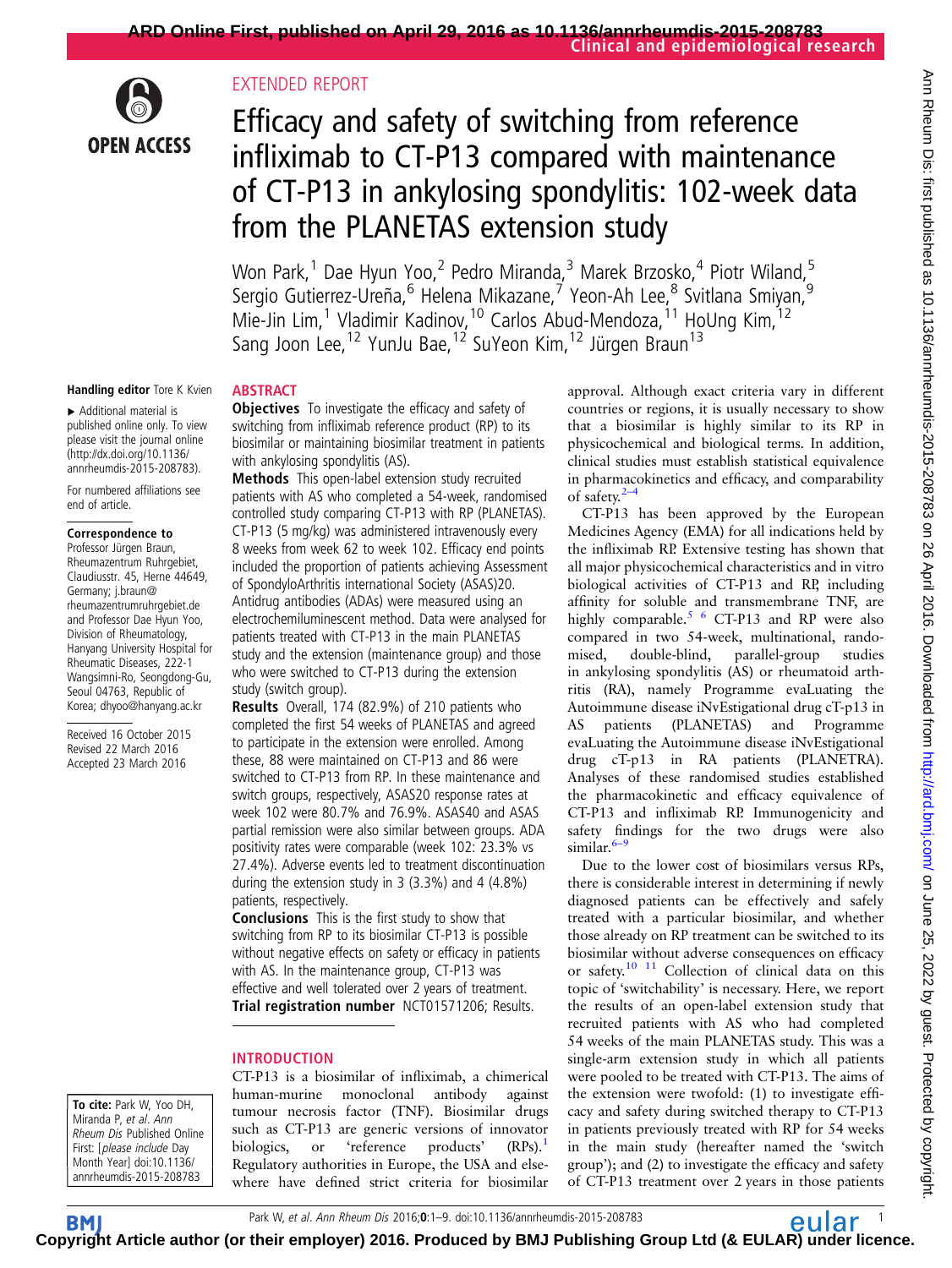<span id="page-1-0"></span>treated with CT-P13 in the main study (the 'maintenance group'). To aid interpretation, we describe the data for the maintenance and switch groups over two periods: the main study (week 0–54) and the extension study (week 54–102). A similar extension study that has recently been completed in patients with RA (PLANETRA) is also reported in this issue.<sup>[12](#page-8-0)</sup>

# PATIENTS AND METHODS

Methods of the main 54-week, randomised, double-blind, parallel-group PLANETAS study have been reported previously.<sup>6</sup> Briefly, the main study recruited patients aged 18–75 years with active AS for  $\geq$ 3 months according to the 1984 modified New York classification criteria. This Phase 1 PLANETAS extension study (ClinicalTrials.gov identifier: NCT01571206) was an open-label, single-arm extension study conducted in 40 centres in 8 countries. Patients who had completed 54 weeks of the main PLANETAS study were offered the opportunity of entering the extension study for another 1 year. Those who did not sign a new informed consent form for the extension were excluded. Additional eligibility criteria applied for the extension study were no major protocol violation in the main study and no new therapy for AS in the extension. Details of patient flow through the main and extension studies are shown in figure 1.

In the main PLANETAS study, patients received nine infusions of CT-P13 (CELLTRION, Incheon, Republic of Korea) or the infliximab RP ( Janssen Biotech, Horsham, Pennsylvania, USA). After the ninth infusion of PLANETAS study treatment (given at week 54), eligible patients could choose to continue into the extension study during which patients and physicians were blinded to the treatment received in the main study. Patients in the extension study received an additional six infusions of CT-P13 given every 8 weeks from week 62 to week 102. CT-P13 was administered via 2 h intravenous infusion at a dose of 5 mg/kg. At the discretion of the investigator, antihistamines could be provided 30–60 min before CT-P13 infusion. The extension study was performed according to the principles of the Declaration of Helsinki and International Conference on Harmonisation good clinical practice guidelines. The relevant independent ethics committees approved the study protocol, consent forms and other written information for the extension study.

# Study end points

Efficacy assessments were made at baseline and weeks 14, 30, 54, 78 and 102. Efficacy end points included the proportion of patients achieving clinical response according to Assessment of SpondyloArthritis international Society (ASAS)20 and ASAS40 criteria; the proportion of patients with ASAS partial remission (PR); the Bath Ankylosing Spondylitis Disease Activity Index (BASDAI), the Bath Ankylosing Spondylitis Functional Index, the Bath Ankylosing Spondylitis Metrology Index, and the



Figure 1 Patient disposition during the PLANETAS extension study. All patients who enrolled in the extension study (n=88 and n=86 in the maintenance and switch groups, respectively) were included in the ITT population. \*One patient randomly assigned to RP received at least one dose of CT-P13 unintentionally. ITT, intent-to-treat; RP, reference product.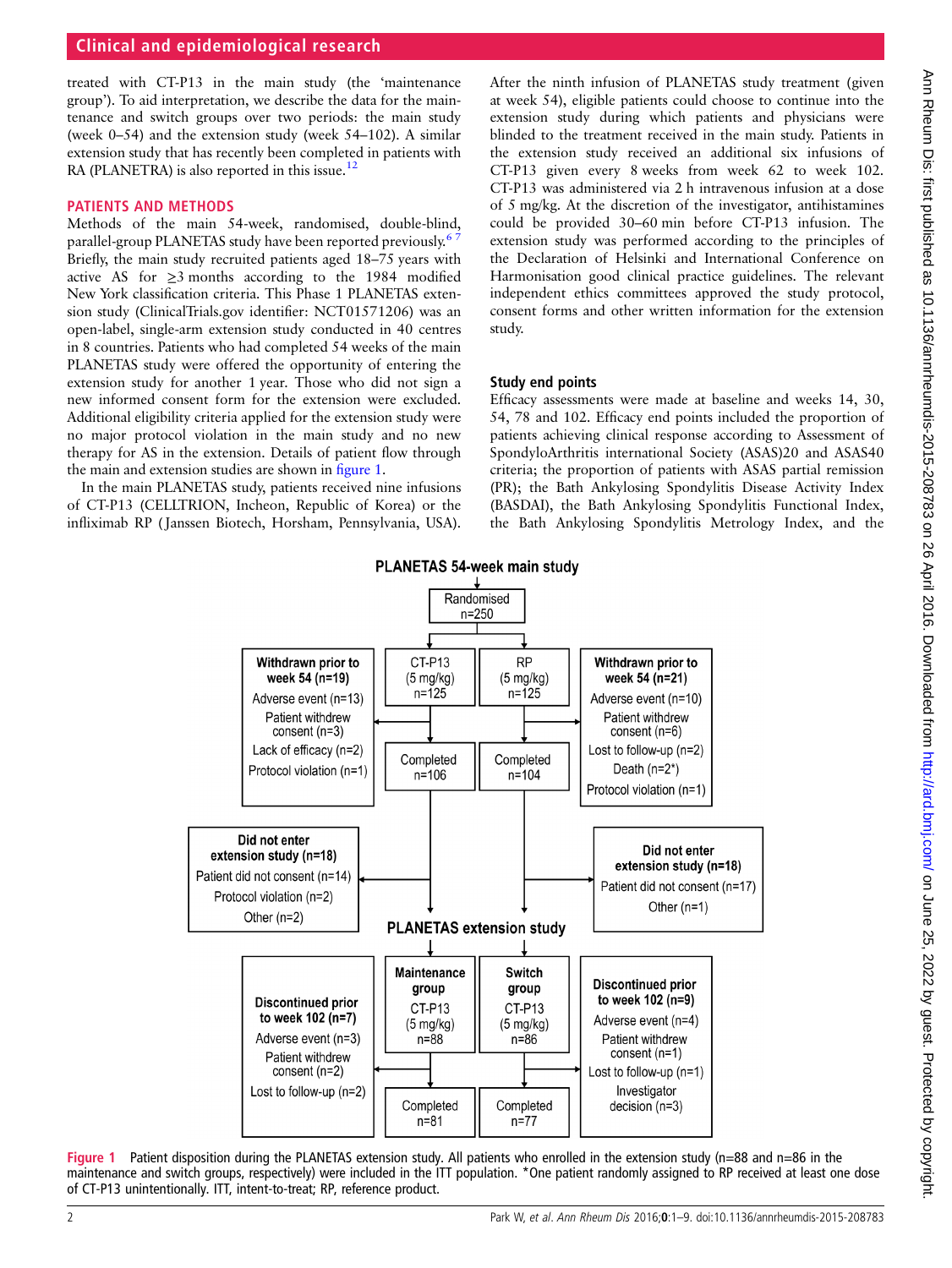Ankylosing Spondylitis Disease Activity Score (ASDAS)-C reactive protein (CRP).

For assessment of immunogenicity, the proportion of patients with antidrug antibodies (ADAs) was assessed at baseline and weeks 14, 30, 54, 78 and 102 using an electrochemiluminescent immunoassay method, as previously reported.<sup>[6 7](#page-8-0)</sup> The neutralising activity of ADAs was also assessed by a flow-through immunoassay method using the Gyros Immunoassay platform (Gyros AB, Sweden). For safety, treatment-emergent adverse events (TEAEs) were assessed throughout the main and extension studies. The following TEAEs of special interest were also monitored: infusion-related reactions (including hypersensitivity and anaphylactic reaction), tuberculosis (TB), latent TB (defined as a positive conversion on an interferon-γ release assay—which was negative at baseline—together with a negative result on chest X-ray examination), serious infection, pneumonia, drug-induced liver injury, vascular disorders and malignancies. Other safety assessments included monitoring of vital signs, physical examination findings and clinical laboratory analyses. Details of exploratory and post hoc end points are included in online [supplementary appendix](http://dx.doi.org/10.1136/annrheumdis-2015-208783) A.

### Statistical analyses

Statistical analyses were conducted using SAS software V.9.1.3 (SAS Institute, Cary, North Carolina, USA). Continuous data were summarised using descriptive statistics. Categorical data were summarised using counts and percentages. The populations were predefined in the study protocol and statistical analysis plan for participants in the extension study. The intent-to-treat (ITT) population consisted of all enrolled patients. The efficacy population consisted of all patients who received at least one full dose of study treatment and had data for at least one efficacy assessment in the extension study. All efficacy analyses were performed using a 'missing equals excluded' (MEX) approach. A logistic regression model was used to analyse the proportion of patients achieving clinical response (ASAS20/ASAS40/ASAS PR), with treatment group as a fixed effect and the stratification factors (baseline BASDAI score and region) as covariates. Treatment effect differences between maintenance and switch groups were estimated by calculating ORs and their 95% CI. Descriptive statistics were used to analyse other efficacy end points. The safety population (used to analyse all safety and immunogenicity events) consisted of all patients who received at least one dose of study treatment in the extension study. Data from the main study period were analysed in participants of the extension study only, and not in all patients from the main study. Methods for sensitivity analyses of ASAS responses are included in online [supplementary appendix](http://dx.doi.org/10.1136/annrheumdis-2015-208783) A.

### RESULTS

# **Patients**

The first patient visit in the main PLANETAS study was held in November 2010; the last patient visit in the extension study took place in June 2013. A total of 174 of 210 patients from the main study who consented to participate in the extension study were screened under the approval of the appropriate ethics committee (fi[gure 1\)](#page-1-0). All 174 screened patients were enrolled and were included in the ITT, efficacy and safety populations of the extension study. Of these, 88 had been randomised to CT-P13 in the main study and 86 to RP. Thus, the ITT population for the extension study included 88 and 86 patients in the maintenance and switch groups, respectively. Patient demographics and baseline characteristics were broadly comparable between these two groups (table 1). In the ITT population, 81 (92.0%) and 77

Table 1 Patient demographics and baseline characteristics in the PLANETAS extension study (ITT population)

| Variable*                          | <b>Maintenance</b><br>groupt $(n=88)$ | Switch group‡<br>(n=86) |
|------------------------------------|---------------------------------------|-------------------------|
| Age, years                         | $35.5(18-69)$                         | 39.0 (18-66)            |
| Gender, n (%)                      |                                       |                         |
| Male                               | 68 (77.3)                             | 74 (86.0)               |
| Female                             | 20 (22.7)                             | 12 (14.0)               |
| Ethnicity, $n$ $(\%)$              |                                       |                         |
| Caucasian                          | 70 (79.5)                             | 61 (70.9)               |
| Asian                              | 10(11.4)                              | 11(12.8)                |
| Other                              | 8(9.1)                                | 14 (16.3)               |
| Height, cm                         | 172.3 (148.0–198.0)                   | 172.2 (147.0-191.0)     |
| Weight, kg                         | 72.0 (45.0-120.0)                     | 76.8 (45.5-122.7)       |
| Body mass index, kg/m <sup>2</sup> | 24.4 (18.0-38.7)                      | $26.3(18.2 - 42.0)$     |
| ASDAS-CRP, mean (SD)               | 3.86(0.84)                            | 3.85(1.09)              |
| BASDAI score, n (%)                |                                       |                         |
| < 8                                | 65 (73.9)                             | 69 (80.2)               |
| $\geq 8$                           | 23(26.1)                              | 17 (19.8)               |

Data shown were recorded at the baseline visit of the preceding 54-week, randomised, parallel-group study.

\*Except where indicated otherwise, values are median (range).

†Patients treated with CT-P13 during the 54 weeks of the main study and the 48-week extension study.

‡Patients treated with RP during the 54 weeks of the main study and then switched to CT-P13 during the 48-week extension study.

ASDAS, Ankylosing Spondylitis Disease Activity Score; BASDAI, Bath Ankylosing Spondylitis Disease Activity Index; CRP, C reactive protein; ITT, intent-to-treat; RP,

reference product.

(89.5%) patients in the maintenance and switch groups, respectively, completed all 48 weeks of the extension study; 7 (8.0%) and 9 (10.5%) patients discontinued the extension study. Reasons for discontinuation are detailed in fi[gure 1](#page-1-0). Two patients randomised to RP in the main study were incorrectly treated with CT-P13 during that study. Applying a conservative approach, those two patients were classified as being in the CT-P13 group for safety analyses in the main study. Therefore, 90 and 84 patients were included in the maintenance and switch groups, respectively, in the safety population of the extension study.

# **Efficacy**

During the extension study (ie, week 54–102), the proportion of patients achieving a clinical response according to ASAS20 and ASAS40 criteria, and ASAS PR rates, were maintained at similar levels to those in the main study in both the maintenance and switch groups, and were comparable between groups [\(table 2\)](#page-3-0). In the switch group, response rates at week 102 (ie, 48 weeks after the last infusion of RP at week 54) were similar to those observed before switching (ie, at week 54; ASAS20: 76.9% at week 102 vs 75.6% at week 54; ASAS40: 61.5% vs 53.5%; ASAS PR: 23.1% vs 17.4%). Response rates at week 102 were also similar to those observed at week 54 in the maintenance group (ASAS20: 80.7% at week 102 vs 70.5% at week 54, respectively; ASAS40: 63.9% vs 58.0%; ASAS PR: 19.3% vs 17.0%). Among patients who participated in the extension study, clinical response rates were also similar between groups throughout the main study (week 0–54) ([table 2\)](#page-3-0). In a subgroup analysis performed according to ADA status, the proportion of ADA-negative patients achieving ASAS20 was 75.7% at week 54 and 83.9% at week 102 in the maintenance group, and 79.0% at week 54 and 84.6% at week 102 in the switch group. In comparison, 50.0% (week 54) and 70.0% (week 102) of ADA-positive patients in the maintenance group, and 66.7%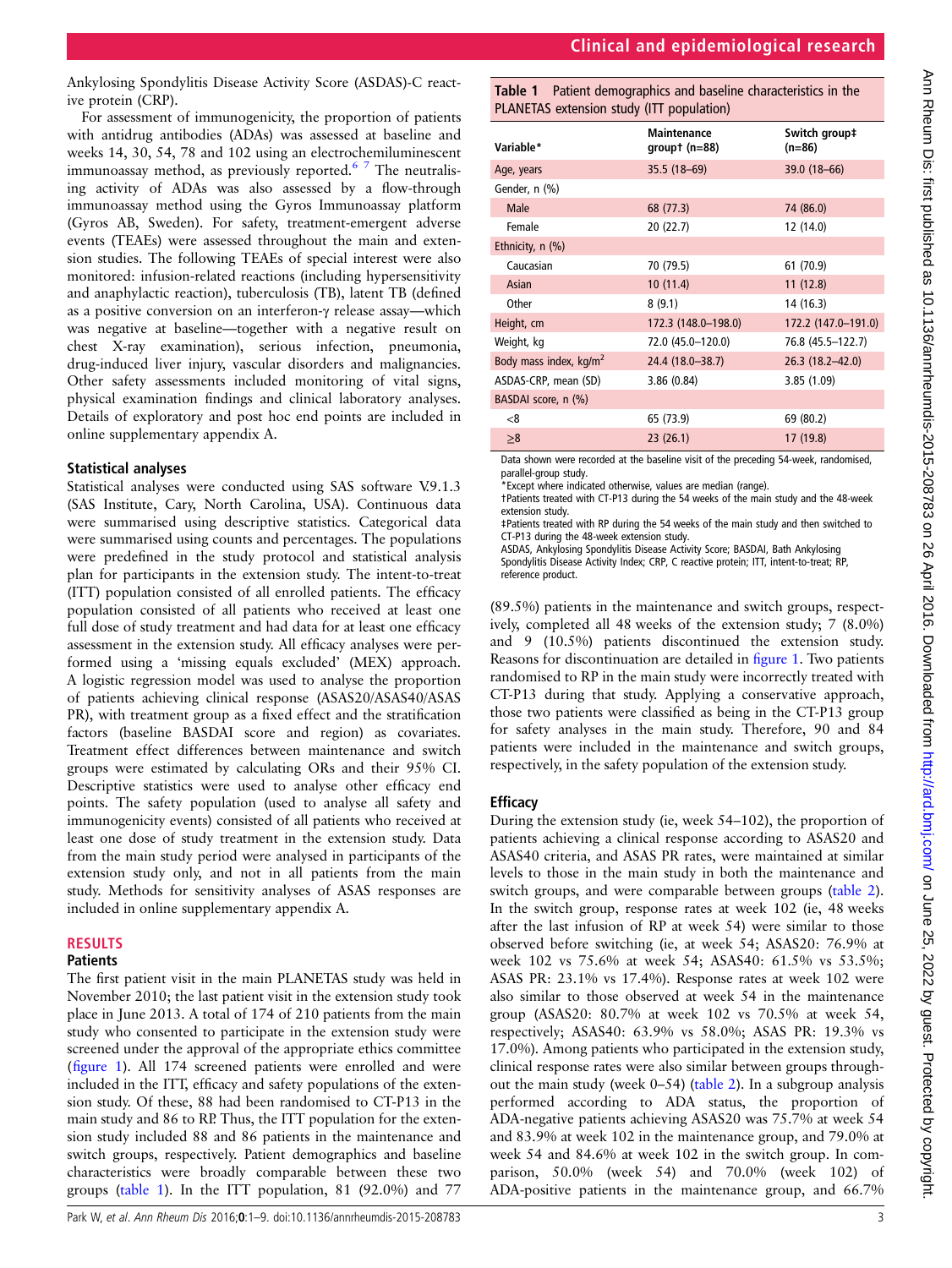<span id="page-3-0"></span>Table 2 Proportion of patients with AS with an ASAS20 response, ASAS40 response and ASAS PR\* (efficacy population in PLANETAS extension study with MEX approach)

| Visit           | <b>Efficacy parameter</b> | Group        | Responder n/N (%) | OR†  | 95% CI of OR | p Value‡ |
|-----------------|---------------------------|--------------|-------------------|------|--------------|----------|
| Week 14         | ASAS20                    | Maintenances | 58/87 (66.7)      | 1.05 | 0.56 to 1.97 | 0.966    |
|                 |                           | Switch¶      | 56/86 (65.1)      |      |              |          |
|                 | ASAS40                    | Maintenance  | 40/87 (46.0)      | 0.97 | 0.53 to 1.78 | 0.842    |
|                 |                           | Switch       | 40/86 (46.5)      |      |              |          |
|                 | ASAS PR                   | Maintenance  | 14/87 (16.1)      | 1.16 | 0.49 to 2.71 | 0.596    |
|                 |                           | Switch       | 12/86 (14.0)      |      |              |          |
| Week 30         | ASAS20                    | Maintenance  | 65/88 (73.9)      | 0.85 | 0.43 to 1.70 | 0.359    |
|                 |                           | Switch       | 66/86 (76.7)      |      |              |          |
|                 | ASAS40                    | Maintenance  | 50/88 (56.8)      | 1.19 | 0.65 to 2.18 | 0.783    |
|                 |                           | Switch       | 45/86 (52.3)      |      |              |          |
|                 | ASAS PR                   | Maintenance  | 14/88 (15.9)      | 0.95 | 0.42 to 2.15 | 0.997    |
|                 |                           | Switch       | 14/86 (16.3)      |      |              |          |
| Week 54         | ASAS20                    | Maintenance  | 62/88 (70.5)      | 0.75 | 0.38 to 1.48 | 0.455    |
|                 |                           | Switch       | 65/86 (75.6)      |      |              |          |
|                 | ASAS40                    | Maintenance  | 51/88 (58.0)      | 1.20 | 0.66 to 2.18 | 0.592    |
|                 |                           | Switch       | 46/86 (53.5)      |      |              |          |
|                 | <b>ASAS PR</b>            | Maintenance  | 15/88 (17.0)      | 1.00 | 0.45 to 2.20 | 0.915    |
|                 |                           | Switch       | 15/86 (17.4)      |      |              |          |
| Week 78         | ASAS20                    | Maintenance  | 61/87 (70.1)      | 0.66 | 0.33 to 1.32 | 0.137    |
|                 |                           | Switch       | 64/83 (77.1)      |      |              |          |
|                 | ASAS40                    | Maintenance  | 50/87 (57.5)      | 1.25 | 0.68 to 2.31 | 0.080    |
|                 |                           | Switch       | 43/83 (51.8)      |      |              |          |
|                 | ASAS PR                   | Maintenance  | 18/87 (20.7)      | 1.08 | 0.51 to 2.31 | 0.359    |
|                 |                           | Switch       | 16/83 (19.3)      |      |              |          |
| <b>Week 102</b> | ASAS20                    | Maintenance  | 67/83 (80.7)      | 1.25 | 0.58 to 2.70 | 0.506    |
|                 |                           | Switch       | 60/78 (76.9)      |      |              |          |
|                 | ASAS40                    | Maintenance  | 53/83 (63.9)      | 1.09 | 0.57 to 2.07 | 0.672    |
|                 |                           | Switch       | 48/78 (61.5)      |      |              |          |
|                 | <b>ASAS PR</b>            | Maintenance  | 16/83 (19.3)      | 0.80 | 0.37 to 1.72 | 0.275    |
|                 |                           | Switch       | 18/78 (23.1)      |      |              |          |
|                 |                           |              |                   |      |              |          |

\*PR was defined as a value of <20 on a 0–100 scale in each of the following four domains: patient global assessment, pain, function and inflammation.

†The OR was estimated using a logistic regression model with treatment as a fixed effect, and region and baseline BASDAI score as covariates. An OR of >1 indicates increased odds in favour of the maintenance group.

‡The p value was calculated using the Hosmer–Lemeshow test for the goodness-of-fit of the logistic regression model. The test is significant at the 5% level.

§Patients treated with CT-P13 during the 54 weeks of the main study and the 48-week extension study.

¶Patients treated with RP during the 54 weeks of the main study and then switched to CT-P13 during the 48-week extension study.

AS, ankylosing spondylitis; ASAS, Assessment of SpondyloArthritis international Society; ASAS20, 20% response according to the ASAS International Working Group criteria for improvement; ASAS40, 40% response according to the ASAS International Working Group criteria for improvement; MEX, missing equals excluded; n, number of patients with response; N, number of patients in group; PR, partial remission; RP, reference product.

(week 54) and 62.5% (week 102) in the switch group achieved ASAS20 (online [supplementary appendix](http://dx.doi.org/10.1136/annrheumdis-2015-208783) B, figure B-1). As summarised in fi[gure 2,](#page-4-0) there were no noticeable changes in other efficacy end points during the PLANETAS extension, either between or within groups.

Sensitivity analyses to compare populations and statistical approaches appeared to support sustained efficacy and comparability between the two groups. Analyses using the last observation carried forward (LOCF) approach showed highly similar results to those using the MEX approach, both in the maintenance group (ASAS20: 80.7% at week 102 with both LOCF and MEX approaches) and the switch group (ASAS20: 74.4% at week 102 using LOCF vs 76.9% using MEX). Analyses of the main study ITT population using the LOCF and non-responder imputation (NRI) approaches showed relatively low response rates compared with the extension study ITT population. However, when analysed using the LOCF approach, response rates were comparable between the two groups and were sustained throughout the 2-year study period, both in the

extension study ITT population (ASAS20: 80.7% at week 102 vs 70.5% at week 54 in the maintenance group, 74.4% vs 75.6% in the switch group) and the main study ITT population (ASAS20: 65.6% at week 102 vs 58.4% at week 54 in the CT-P13 group, 64.8% vs 65.6% in the RP group) (online [supplementary appendix](http://dx.doi.org/10.1136/annrheumdis-2015-208783) C, tables C-1 and C-2). When analysed using the NRI approach, lower response rates were seen at week 102 than week 54 but rates were still comparable between the groups (ASAS20: 53.6% at week 102 vs 56.8% at week 54 in the maintenance group; 48.0% vs 60.0% in the switch group) (online [supplementary appendix](http://dx.doi.org/10.1136/annrheumdis-2015-208783) C, table C-3).

### Immunogenicity

During the main and extension studies, the proportion of patients with ADAs was similar in the maintenance and switch groups at each time point [\(table 3](#page-6-0)). At week 54, the proportions of patients with ADAs in the maintenance and switch groups were 22.2% and 26.2%, respectively. In the extension study, these figures were 23.3% and 29.8% at week 78 and 23.3% and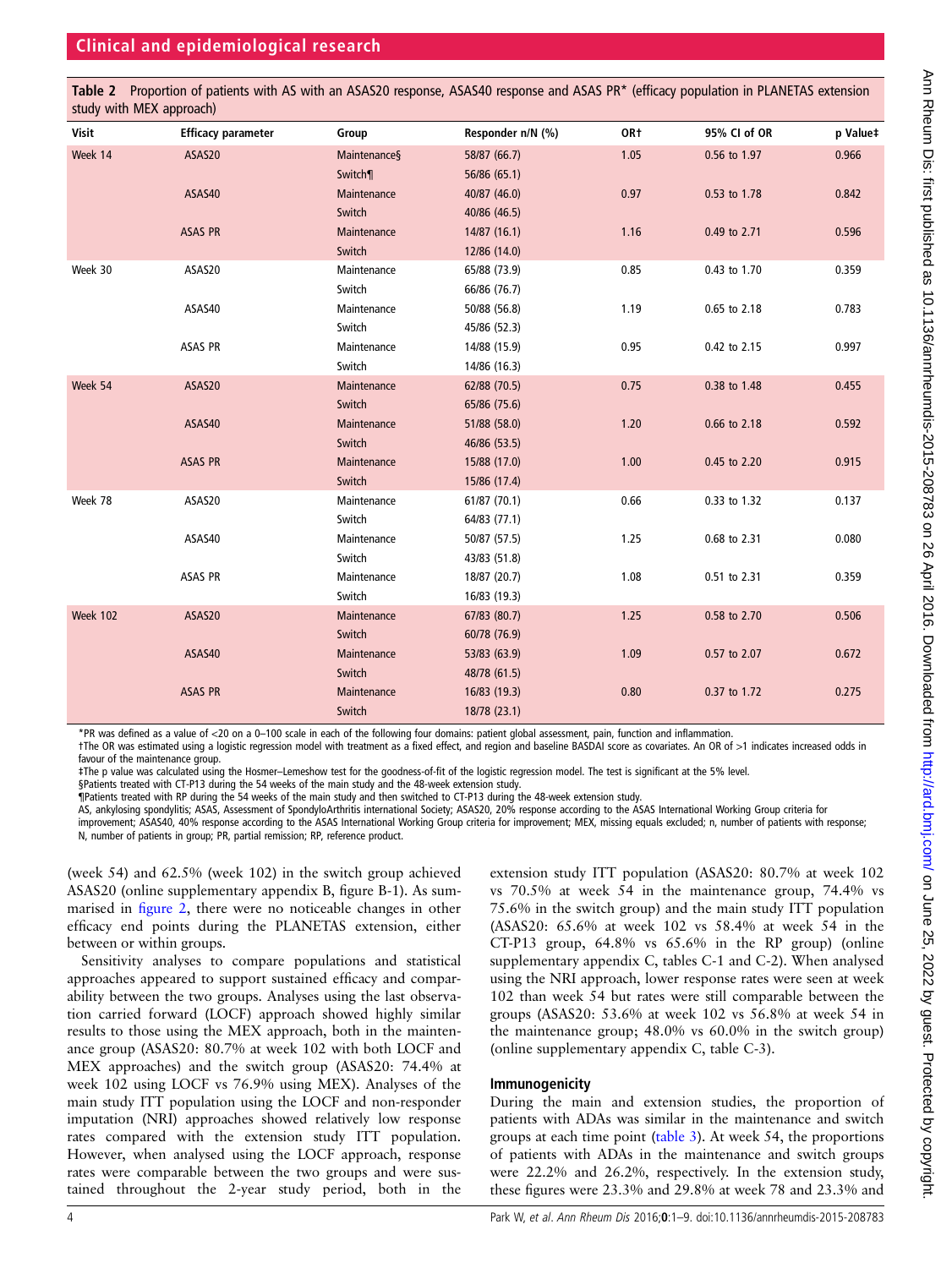<span id="page-4-0"></span>Figure 2 Additional efficacy end points assessed in the PLANETAS extension study. Mean (SD) BASDAI (A), BASFI (B), BASMI (C) and ASDAS-CRP (D) scores in maintenance\* (n=88) and switch\*\* (n=86) groups during the main study and the extension study (efficacy population). \*Patients treated with CT-P13 during the 54 weeks of the main study and the 48-week extension study. \*\* Patients treated with RP during the 54 weeks of the main study and then switched to CT-P13 during the 48-week extension study. ASDAS, Ankylosing Spondylitis Disease Activity Score; BASDAI, Bath Ankylosing Spondylitis Disease Activity Index; BASFI, Bath Ankylosing Spondylitis Functional Index; BASMI, Bath Ankylosing Spondylitis Metrology Index; CRP, C reactive protein; RP, reference product.



27.4% at week 102. Between-group differences did not reach statistical significance at any time point. In the switch group, ADA incidence did not increase from week 54 to 102 (26.2% vs 27.4%). In general, most of the patients with a positive ADA result were also positive for neutralising antibodies. The proportion of ADA-positive patients with sustained ADAs was similar in the two groups (85.7% and 88.9% in the maintenance and switch groups, respectively). There was no analysis for IgG4.

# Pharmacodynamics

In a subgroup analysis by ADA status, mean change from baseline in CRP and erythrocyte sedimentation rate (ESR) was comparable in the maintenance and switch groups at week 54 and week 102 in both ADA-negative and ADA-positive patients (see online [supplementary appendix](http://dx.doi.org/10.1136/annrheumdis-2015-208783) B, table B-1).

# **Safety**

The proportion of patients who experienced at least one TEAE was  $48.9\%$  (n=44 of 90) in the maintenance group and  $71.4\%$ 

(n=60 of 84) in the switch group during the extension study, and  $70.0\%$  (n=63) and  $61.9\%$  (n=52) during the main study. Online [supplementary appendix](http://dx.doi.org/10.1136/annrheumdis-2015-208783) D lists all TEAEs reported during the extension study (see online supplementary table D-1). Rates of TEAEs in both groups during the main and extension studies were within the range reported in historical studies with infliximab RP (online [supplementary appendix](http://dx.doi.org/10.1136/annrheumdis-2015-208783) E). TEAEs considered by the investigator to be related to study treatment were reported in 20 (22.2%) and 33 (39.3%) patients in the maintenance and switch groups, respectively, during the extension study, and in 40 (44.4%) and 35 (41.7%) patients during the main study. During the extension phase, reported treatment-related TEAEs included infusion-related reactions (7.8% and 7.1% in the maintenance and switch groups, respectively), abnormal liver function tests (4.4% and 4.8%), latent TB (2.2% and 4.8%) and upper respiratory tract infection (3.3% and 2.4%) ([table 4\)](#page-6-0). Most treatment-related TEAEs were mild to moderate in severity (45.6% (41 of 90) and 65.5% (55 of 84) in maintenance and switch groups, respectively).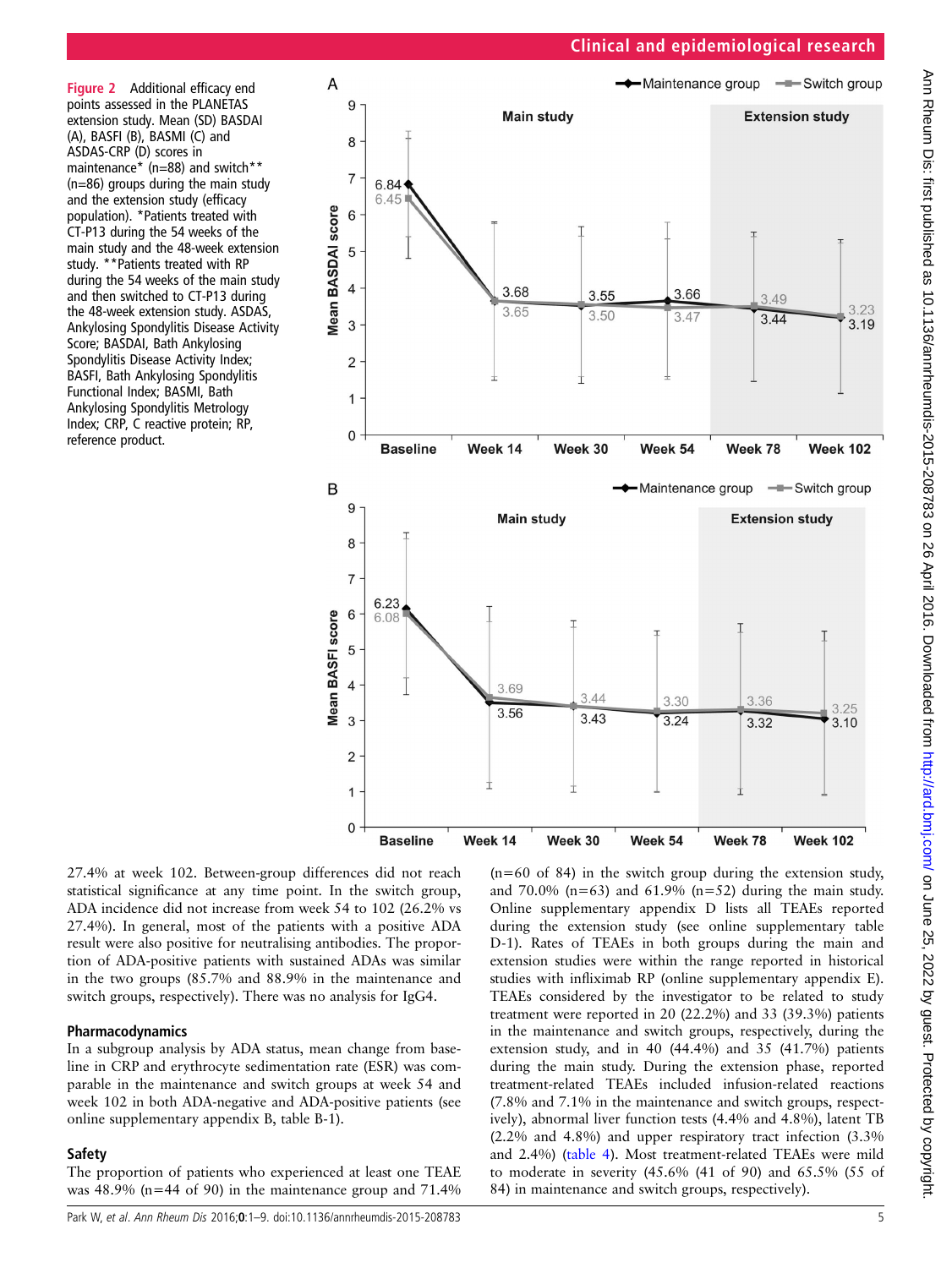Figure 2 Continued.



TEAEs led to discontinuation of treatment during the extension study in 3 (3.3%) and 4 (4.8%) patients in the maintenance and switch groups, respectively. In both groups, four patients experienced treatment-emergent serious adverse events (SAEs) during the extension study. Two of these SAEs were considered related to treatment (TB, one in each group). During the main study, four (4.4%) and two (2.4%) patients in the maintenance and switch groups, respectively, experienced treatment-emergent SAEs. One of these events, which occurred in a patient in the switch group, was considered to be related to treatment (cellulitis). All these SAEs were resolved except one SAE (prostate cancer) which was reported in the maintenance group during the extension study and which was considered to be unrelated to the study drug by the investigator.

Data on TEAEs of special interest are shown in [table 5](#page-7-0). Infusion-related reactions were reported in seven (7.8%) patients in the maintenance group and six (7.1%) in the switch group during the extension study. Of these, four patients in each group were ADA-positive (see online [supplementary appendix](http://dx.doi.org/10.1136/annrheumdis-2015-208783) B, table B-2). Among patients with infusion-related reactions, none experienced anaphylaxis. During the main study period, infusion-related reactions were reported in four (4.4%) and seven (8.3%) patients in the maintenance and switch groups, respectively. Of these, one and four patients, respectively, were ADA-positive. Latent TB occurred in five (5.6%) and seven (8.3%) patients in the maintenance and switch groups, respectively, during the extension study, and in six (6.7%) and three (3.6%) patients in the main study. Patients reporting latent TB received TB prophylaxis according to local guidelines. Among such patients, two reported active TB SAEs during the extension study (one in each group), as reported above. One malignancy was observed during the extension study (the case of prostate cancer described above).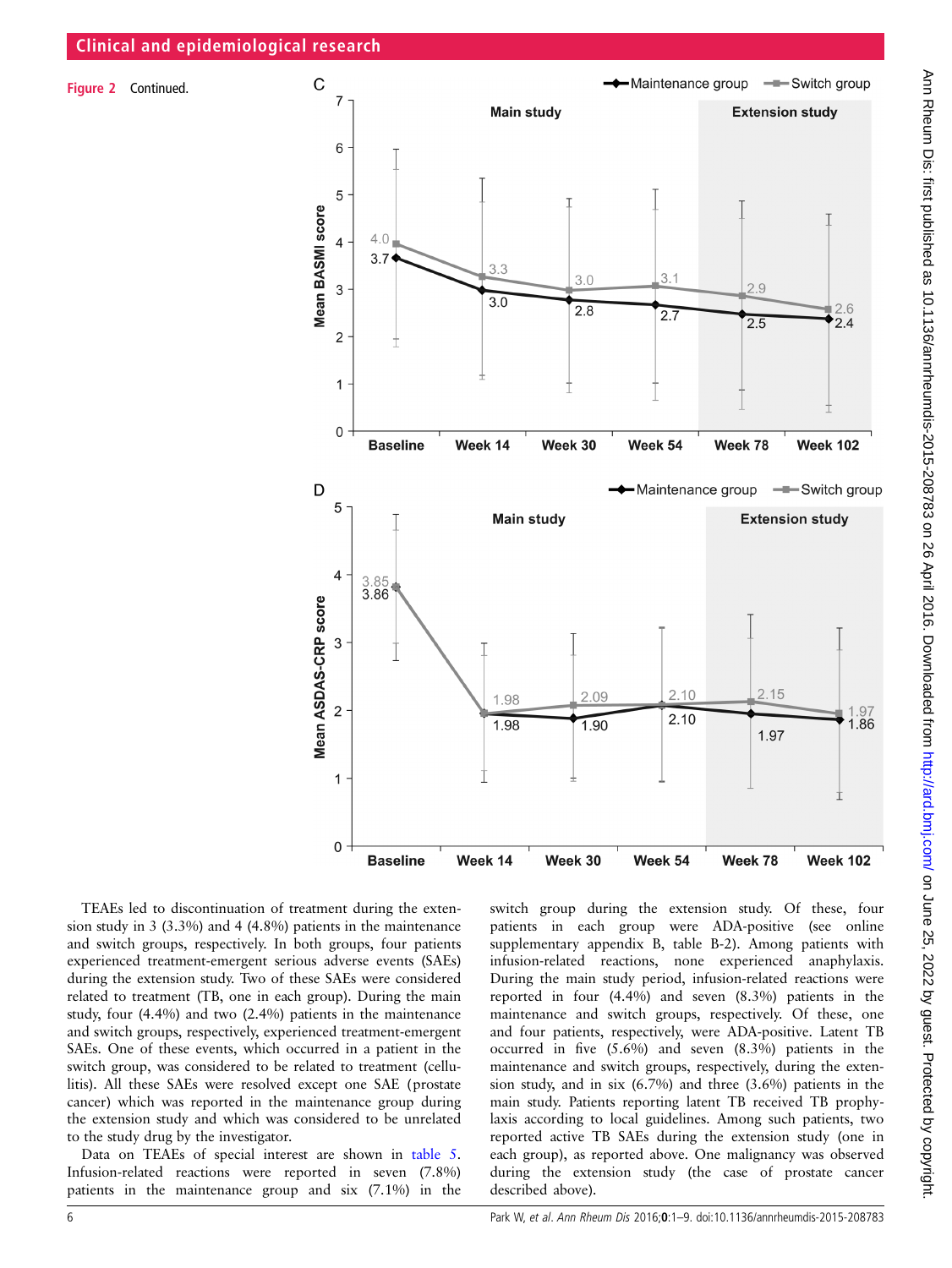<span id="page-6-0"></span>Table 3 Proportion of patients with ankylosing spondylitis (AS) who were positive for antidrug antibodies (ADAs) and neutralising antibodies (NAbs) in PLANETAS: the main 54-week parallel-group study and the extension study (safety population)

|                                        | Patients positive for ADAs and<br>NAbs, n (%) |                           |         |
|----------------------------------------|-----------------------------------------------|---------------------------|---------|
| Time point                             | Maintenance<br>group* $(n=90)$                | Switch groupt<br>$(n=84)$ | p Value |
| Main study period                      |                                               |                           |         |
| Week 14 ADAs                           | 7(7.8)                                        | 8(9.5)                    | 0.79    |
| <b>NAbs</b>                            | 6(85.7)                                       | 8(100.0)                  |         |
| Week 30 ADAs                           | 18 (20.0)                                     | 17 (20.2)                 | 1.00    |
| <b>NAbs</b>                            | 17 (94.4)                                     | 16(94.1)                  |         |
| Week 54 ADAs                           | 20 (22.2)                                     | 22 (26.2)                 | 0.60    |
| <b>NAbs</b>                            | 20(100.0)                                     | 22 (100.0)                |         |
| Extension study period                 |                                               |                           |         |
| Week 78 ADAs                           | 21(23.3)                                      | 25(29.8)                  | 0.39    |
| <b>NAbs</b>                            | 21 (100.0)                                    | 25 (100.0)                |         |
| Week 102 ADAs                          | 21(23.3)                                      | 23(27.4)                  | 0.60    |
| <b>NAbs</b>                            | 21 (100.0)                                    | 23 (100.0)                |         |
| ADA persistency (n/N <sup>#</sup> , %) |                                               |                           |         |
| <b>Sustained ADAs</b>                  | 24/28 (85.7)                                  | 24/27 (88.9)              | 1.00    |
| <b>Transient ADAs</b>                  | 4/28(14.3)                                    | 3/27(11.1)                | 1.00    |

Percentage NAb results are based on the number of positive ADA results at that visit. ADA persistency was defined as transient when a patient tested positive for ADAs at one or more time point but negative at the last available time point. The remaining patients with positive ADA results were considered to have shown a sustained ADA response.

 $N^{\#}$ , total number of patients with at least one positive ADA result.

\*Patients treated with CT-P13 during the 54 weeks of the main study and the 48-week extension study.

†Patients treated with RP during the 54 weeks of the main study and then switched to CT-P13 during the 48-week extension study. RP, reference product.

# **DISCUSSION**

The open-label extension study reported here evaluated the efficacy and safety of treatment with a maximum of six infusions of CT-P13 in patients with AS who had previously been treated with either CT-P13 (maintenance group) or RP (switch group) for 54 weeks. In the switch group, ASAS response rates were maintained from week 54 (ie, the time of the last RP infusion) to week 102 (ie, 48 weeks after the last RP infusion). In the maintenance arm, responses to CT-P13 observed in the preceding 54-week study were maintained throughout the open-label extension study. As previously reported,<sup>6  $\frac{3}{7}$ </sup> efficacy findings at weeks 30 and 54 of PLANETAS were comparable to 24-week and 54-week data from the infliximab arm of ASSERT (Ankylosing Spondylitis Study for the Evaluation of Recombinant infliximab Therapy) and another pivotal placebocontrolled study of RP in  $AS$ .<sup>[13](#page-8-0)–15</sup> Similarly, ASAS response rates in the maintenance group at the end of the PLANETAS extension (ie, week 102) were comparable to those observed at week 102 of ASSERT (ASAS20: 80.7% vs 73.9%, respectively; ASAS40: 63.9% vs 59.4%).<sup>[16](#page-8-0)</sup> Data for all other efficacy end points were also similar between the maintenance and switch groups throughout the main and extension study periods, as well as within each group over both study periods. Sensitivity analyses supported the findings of sustained efficacy and comparability between groups. LOCF and MEX approaches reported highly similar results, both in the maintenance and switch groups. Analyses of the main study ITT and extension study ITT populations showed comparable and sustained Table 4 Treatment-related TEAEs reported in at least 1% of patients in total, n (%) (safety population)

| TEAE                              | Maintenance<br>group*<br>$(n=90)$ | Switch<br>groupt<br>$(n=84)$ | <b>Total</b><br>$(N=174)$ |
|-----------------------------------|-----------------------------------|------------------------------|---------------------------|
| Main study period                 |                                   |                              |                           |
| Abnormal liver function test      | 9(10.0)                           | 8(9.5)                       | 17(9.8)                   |
| Upper respiratory tract infection | 8(8.9)                            | 6(7.1)                       | 14(8.0)                   |
| Infusion-related reaction         | 4(4.4)                            | 7(8.3)                       | 11(6.3)                   |
| Latent tuberculosis               | 6(6.7)                            | 3(3.6)                       | 9(5.2)                    |
| Urinary tract infection           | 4(4.4)                            | 2(2.4)                       | 6(3.4)                    |
| Neutropenia                       | 3(3.3)                            | 2(2.4)                       | 5(2.9)                    |
| Rash                              | 2(2.2)                            | 3(3.6)                       | 5(2.9)                    |
| Headache                          | 3(3.3)                            | 1(1.2)                       | 4(2.3)                    |
| Elevated serum creatine kinase    | 2(2.2)                            | 2(2.4)                       | 4(2.3)                    |
| <b>Sinusitis</b>                  | 2(2.2)                            | 1(1.2)                       | 3(1.7)                    |
| <b>Dizziness</b>                  | 1(1.1)                            | 1(1.2)                       | 2(1.1)                    |
| Herpes virus infection            | 1(1.1)                            | 1(1.2)                       | 2(1.1)                    |
| Hypertension                      | 1(1.1)                            | 1(1.2)                       | 2(1.1)                    |
| Weight increased                  | 1(1.1)                            | 1(1.2)                       | 2(1.1)                    |
| Leucopenia                        | 0                                 | 2(2.4)                       | 2(1.1)                    |
| <b>Extension study period</b>     |                                   |                              |                           |
| Infusion-related reactions        | 7(7.8)                            | 6(7.1)                       | 13(7.5)                   |
| Abnormal liver function test      | 4(4.4)                            | 4(4.8)                       | 8(4.6)                    |
| Latent tuberculosis               | 2(2.2)                            | 4(4.8)                       | 6(3.4)                    |
| Upper respiratory tract infection | 3(3.3)                            | 2(2.4)                       | 5(2.9)                    |
| Elevated serum creatine kinase    | 2(2.2)                            | 1(1.2)                       | 3(1.7)                    |
| Lower respiratory tract infection | 2(2.2)                            | 1(1.2)                       | 3(1.7)                    |
| Back pain                         | 0                                 | 3(3.6)                       | 3(1.7)                    |
| Cough                             | 1(1.1)                            | 1(1.2)                       | 2(1.1)                    |
| Hypophosphataemia                 | 1(1.1)                            | 1(1.2)                       | 2(1.1)                    |
| <b>Tuberculosis</b>               | 1(1.1)                            | 1(1.2)                       | 2(1.1)                    |
| Weight decreased                  | 1(1.1)                            | 1(1.2)                       | 2(1.1)                    |

\*Patients treated with CT-P13 during the 54 weeks of the main study and the 48-week extension study.

†Patients treated with RP during the 54 weeks of the main study and then switched to CT-P13 during the 48-week extension study.

RP, reference product; TEAE, treatment-emergent adverse event.

outcomes throughout the 2-year study. Although analysis of the main study ITT population using the NRI approach showed lower response rates at week 78 and week 102 than when the LOCF approach was used, response rates were still comparable between groups. Differences in response rates by analysis method were likely due to the fact that some patients who responded during the main study were not included in the extension (fi[gure 1\)](#page-1-0); therefore, the LOCF approach can be considered the most appropriate method.

In this extension study, CT-P13 was well tolerated, displaying a safety profile over the long term that was consistent with the profile of infliximab  $RP^{16}$  17 No notable differences were observed between the maintenance and switch groups in the incidence of TEAEs leading to discontinuation from the study (3/90 and 4/84, respectively), SAEs (4 patients in either group), serious infections including active TB, ADAs or infusion reactions (tables  $3$  and  $5$ ). A lower proportion of patients in the maintenance group than the switch group experienced one or more TEAE during the extension. To further evaluate the numerical imbalance in the proportions of patients reporting TEAEs during the extension study, a safety meta-analysis using data from historical studies conducted with infliximab RP was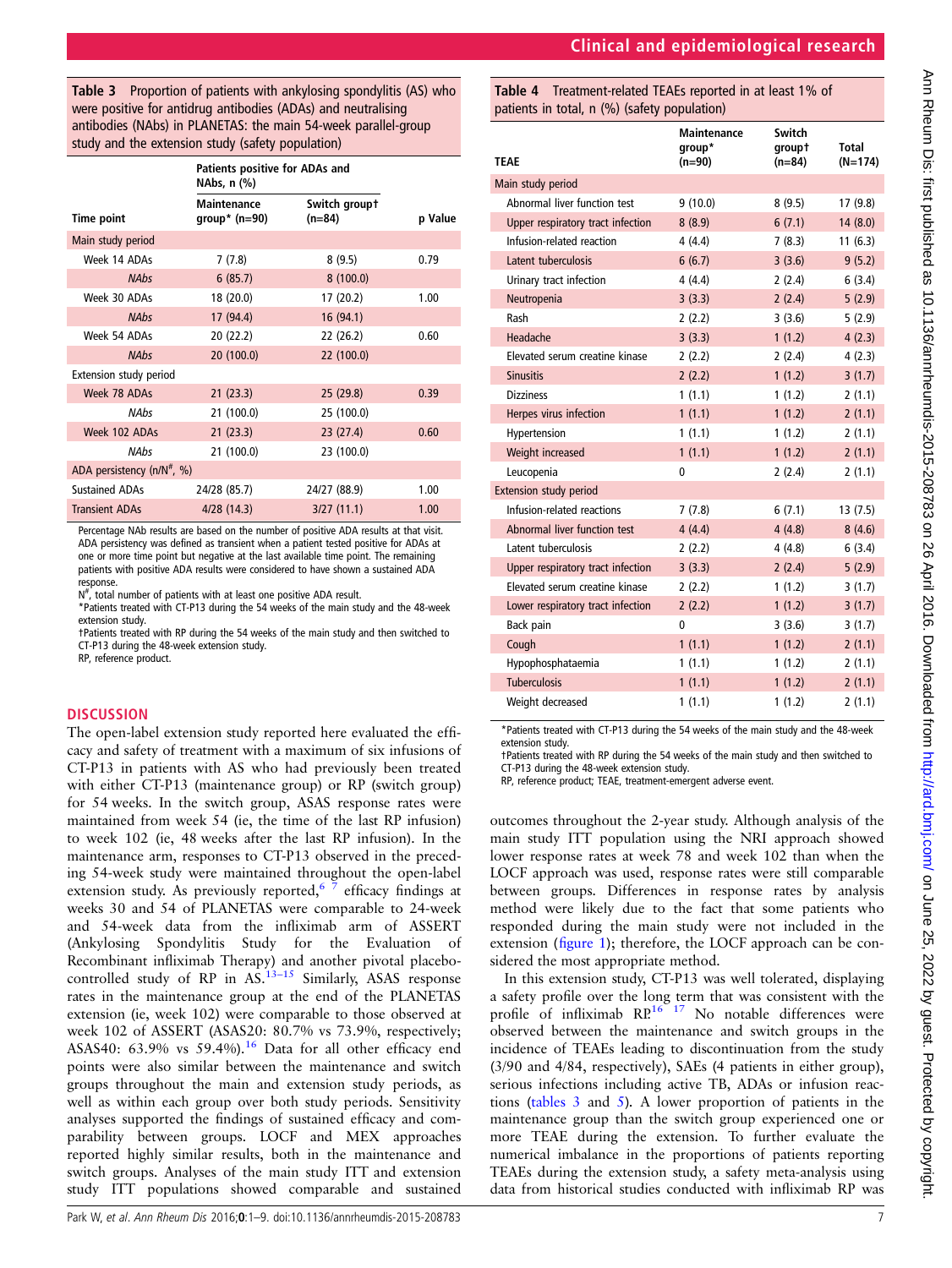<span id="page-7-0"></span>Table 5 TEAEs of special interest regardless of relationship to study treatment in the PLANETAS main and extension study, n (%) (safety population)

| <b>TEAE</b>                | Maintenance group*<br>$(n=90)$ | Switch groupt<br>$(n=84)$ |
|----------------------------|--------------------------------|---------------------------|
| Main study period          |                                |                           |
| Infusion-related reactions | 4(4.4)                         | 7(8.3)                    |
| <b>Tuberculosis</b>        | $\Omega$                       | $\mathbf{0}$              |
| Latent tuberculosis        | 6(6.7)                         | 3(3.6)                    |
| Serious infection          | $\mathbf{0}$                   | 1(1.2)                    |
| Pneumonia                  | 1(1.1)                         | 0                         |
| Drug-induced liver injury  | $\mathbf{0}$                   | $\mathbf{0}$              |
| Vascular disorders         | 3(3.3)                         | 1(1.2)                    |
| <b>Malignancies</b>        | $\Omega$                       | $\Omega$                  |
| Extension study period     |                                |                           |
| Infusion-related reactions | 7(7.8)                         | 6(7.1)                    |
| <b>Tuberculosis</b>        | 1(1.1)                         | 1(1.2)                    |
| Latent tuberculosis        | 5(5.6)                         | 7(8.3)                    |
| Serious infection          | 2(2.2)                         | 1(1.2)                    |
| Pneumonia                  | $\Omega$                       | $\mathbf{0}$              |
| Drug-induced liver injury  | 0                              | $\Omega$                  |
| Vascular disorders         | 3(3.3)                         | 2(2.4)                    |
| <b>Malignancies</b>        | 1(1.1)                         | $\mathbf{0}$              |

\*Patients treated with CT-P13 during the 54 weeks of the main study and the 48-week extension study.

†Patients treated with RP during the 54 weeks of the main study and then switched to CT-P13 during the 48-week extension study.

RP, reference product; TEAE, treatment-emergent adverse event.

performed. For this purpose, a literature search was conducted to identify studies in patients with AS focusing on randomised studies or those with an observational design, with a duration of at least 54 weeks and long-term cohorts, and observational studies capturing safety reporting up to 2 years. Only studies which reported the methodology of collecting safety data and incidence of adverse events using reliable denominators were included in the meta-analysis. The result of the meta-analysis is presented in online supplementary figure E-1. The proportion of patients reporting TEAEs in both the maintenance and switch groups was within the range reported in historical studies with infliximab  $\mathbb{RP}^6$  16 18–[22](#page-8-0) Of note, the majority of TEAEs in the switch group were generally mild to moderate in severity. In addition, the incidence of infusion-related reactions did not increase in patients who switched from RP to CT-P13, while the proportion of patients with sustained or transient ADAs was comparable between groups throughout the study, although only qualitative analyses of these data were performed. In a similarly designed extension study of PLANETRA—a Phase III study which compared CT-P13 and RP in patients with RA the incidence of TEAEs in the maintenance and switch groups was similar (see online [supplementary appendix](http://dx.doi.org/10.1136/annrheumdis-2015-208783) F).<sup>[12](#page-8-0)</sup> In this regard, there was no indication of a change in the safety profile when patients transitioned from infliximab RP to CT-P13.

It is well known that development of ADAs against infliximab is associated with a decreased clinical response and is also linked to adverse effects such as infusion-related reactions.<sup>23</sup> <sup>24</sup> We observed lower ASAS20 response rates, higher levels of CRP and ESR, and a higher incidence of infusion-related reactions in ADA-positive compared with ADA-negative patients. These effects were comparable in both groups, suggesting that switching from RP to CT-P13 did not have a negative impact, regardless of ADA status.

The current data suggest that switching to CT-P13 in patients previously treated with the infliximab RP shows similar efficacy and safety profiles, compared with maintaining CT-P13. A number of randomised and non-randomised studies have investigated the issue of switchability for other biosimilar drugs, including those such as the epoetins, granulocyte-colony stimulating factors and human growth hormone that have been approved in Europe for several years.<sup>[25](#page-8-0)–31</sup> In general, these studies suggest there are unlikely to be adverse consequences of switching between innovator biologics and those biosimilars that have undergone the rigorous level of scrutiny necessary for approval by the EMA. The similarly designed extension of the PLANETRA study in patients with RA also showed no adverse effects of switching to CT-P13 from RP.<sup>[12](#page-8-0)</sup>

It is important to note that this single-arm, open-label extension study was neither designed nor powered to formally evaluate the non-inferiority or equivalence of switching from RP to CT-P13 vs continued treatment with CT-P13. In this regard, a randomised, double-blind, Phase IV study has been initiated in Norway ('NOR-SWITCH'; ClinicalTrials.gov identifier: NCT02148640). NOR-SWITCH is comparing the safety and efficacy of switching from the infliximab RP to CT-P13 vs continued treatment with RP in adults with RA, spondyloarthritis, chronic psoriasis, psoriatic arthritis, ulcerative colitis or Crohn's disease. In addition, a pharmacovigilance programme has been initiated by the manufacturers of CT-P13. This programme will monitor the safety of CT-P13 in patients with various inflammatory diseases, including AS, who have switched from RP, and who are receiving infliximab treatment for the first time.

#### **CONCLUSIONS**

CT-P13 was well tolerated with comparable efficacy and safety as the historical infliximab RP treatment in patients with AS over 102 weeks. Furthermore, switching from the infliximab RP to CT-P13 after 1 year of infliximab RP treatment showed continued comparable efficacy, immunogenicity and safety, to maintenance of CT-P13 treatment during the 2nd year of the treatment.

#### Author affiliations <sup>1</sup>

<sup>1</sup>IN-HA University, School of Medicine, Medicine/Rheumatology, Incheon, Republic of Korea

<sup>2</sup>Hanyang University Hospital for Rheumatic Diseases, Seoul, Republic of Korea <sup>3</sup>Universidad de Chile and Centro de Estudios Reumatologicos, Santiago de Chile, Chile

<sup>4</sup>Department of Rheumatology and Internal Diseases, Pomeranian Medical University in Szczecin, Szczecin, Poland

5 Medical University of Wroclaw, Wroclaw, Poland

<sup>6</sup>Department of Rheumatology, Hospital Civil de Guadalajara "Fray Antonio Alcalde" CUCS, Universidad de Guadalajara, Guadalajara Jalisco, Mexico

<sup>7</sup> Outpatient Clinic 'ORTO', Riga, Latvia

<sup>8</sup>Division of Rheumatology, Department of Internal Medicine, School of Medicine, Kyung Hee University, Seoul, Republic of Korea

<sup>9</sup>I. Ya. Horbachevsky Ternopil State Medical University, Municipal Institution of Ternopil Regional Council "Ternopil University Hospital", Ternopil, Ukraine<br><sup>10</sup>Multiprofile Hospital for Active Treatment 'Sv. Marina', Varna, Bulgaria<br><sup>11</sup>Hospital Central and Faculty of Medicine, Universidad Autónoma de

Potosi, San Luis Potosi, Mexico<br><sup>12</sup>CELLTRION, Incheon, Republic of Korea

<sup>13</sup>Rheumazentrum Ruhrgebiet, Herne, Germany

Acknowledgements The authors thank the patients and study personnel who made this trial possible, and the PLANETAS study investigators: Bulgaria: Rashkov R; Chile: Goecke Sariego I, Gutierrez M; Korea (Republic of): Kang SW, Kim HY, Kim TH, Park YB, Park YE, Song JS, Suh CH; Latvia: Andersone D, Saulite-Kandevica D; Mexico: Araiza R, Morales-Torres J, Pacheco-Tena C; Poland: Brzezicki J, Jaworski J, Korkosz M, Krogulec M, Piotrowski M, Jeka S, Hrycaj P; Spain: Blanco Garcia F, Díaz-González F; Ukraine: Amosova K, Kovalenko V, Dyadyk O, Gnylorybov A, Ter-Vartanian S; USA: Ahn C. The authors thank Rick Flemming (Aspire Scientific